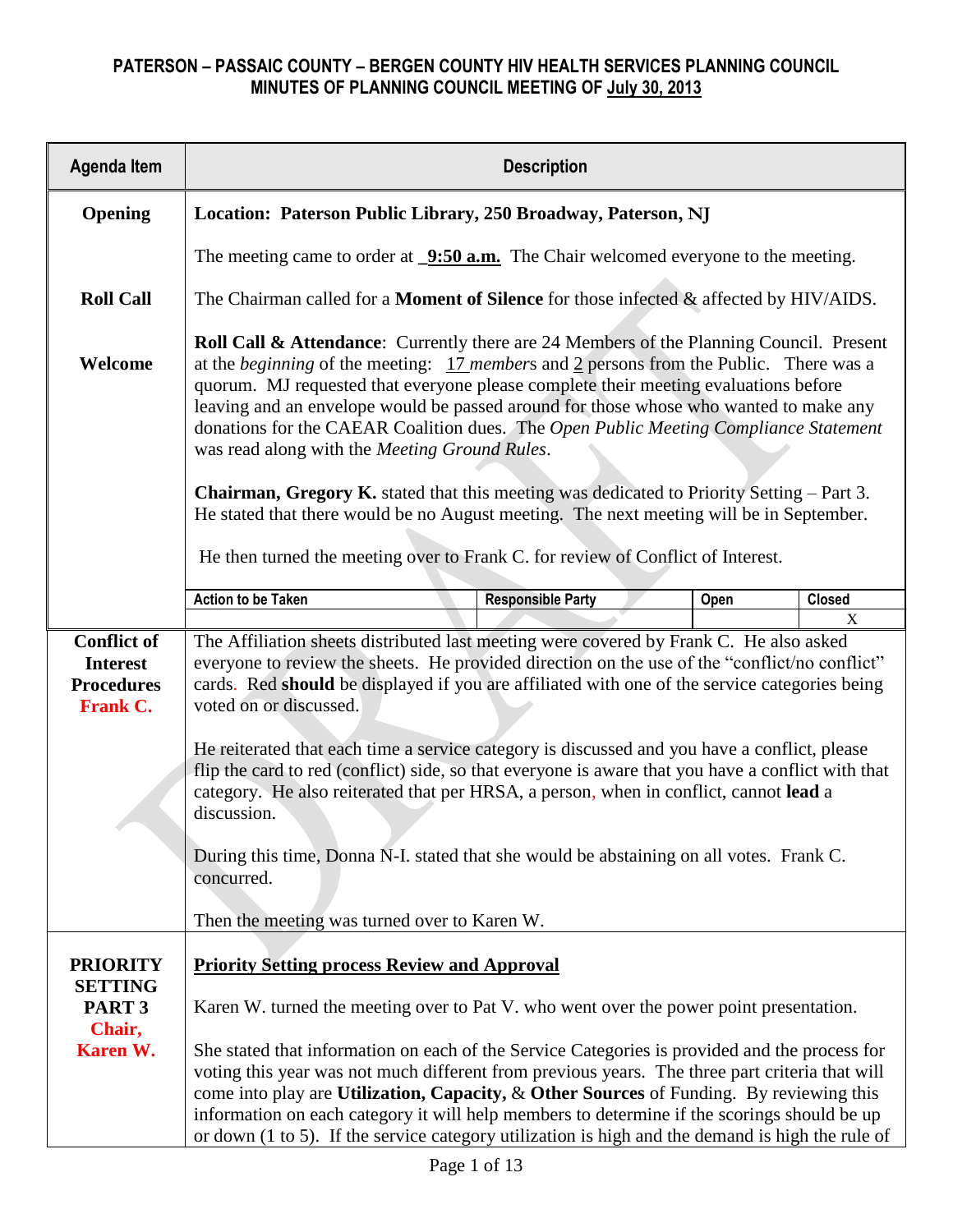| <b>Agenda Item</b>                                                                                                                                                                                                           | <b>Description</b>                                                                                                                                                                                                                                                                                                                                                                                                                                                                                                                                                                                                                                                                                                                                                                                                                                                      |
|------------------------------------------------------------------------------------------------------------------------------------------------------------------------------------------------------------------------------|-------------------------------------------------------------------------------------------------------------------------------------------------------------------------------------------------------------------------------------------------------------------------------------------------------------------------------------------------------------------------------------------------------------------------------------------------------------------------------------------------------------------------------------------------------------------------------------------------------------------------------------------------------------------------------------------------------------------------------------------------------------------------------------------------------------------------------------------------------------------------|
|                                                                                                                                                                                                                              | thumb would be to score it high. The rule of thumb also justifies that if there are substantial<br>funds from other resources, RW funds might be less needed. All the data needed to help<br>make the appropriate decisions are found in the Workbooks plus any knowledge shared<br>today. The data of 2012 is clean and accurate. Some of the data of 2013 is missing, because<br>all of the information hasn't been received.                                                                                                                                                                                                                                                                                                                                                                                                                                         |
|                                                                                                                                                                                                                              | <b>Question:</b> What does Utilization stable mean? Answer; it means that utilization is around<br>Question: What's the difference between stable & high? Answer; High is over<br>100%.<br>100%.                                                                                                                                                                                                                                                                                                                                                                                                                                                                                                                                                                                                                                                                        |
|                                                                                                                                                                                                                              | She further stated that Medicaid eligibility will have an impact on clients & will be more<br>available in 2014. The more technical question will need to be answered by the Grantee.                                                                                                                                                                                                                                                                                                                                                                                                                                                                                                                                                                                                                                                                                   |
|                                                                                                                                                                                                                              | Paul P. stated if there are any changes in trends in 2013, we will not be able to take under<br>consideration. Pat V. has some data with her and will be able to look up what she has during<br>discussions.                                                                                                                                                                                                                                                                                                                                                                                                                                                                                                                                                                                                                                                            |
| <b>PRIORITY</b>                                                                                                                                                                                                              | Jerry D., utilizing <i>Workbook III</i> , started off the Review of the Service Categories                                                                                                                                                                                                                                                                                                                                                                                                                                                                                                                                                                                                                                                                                                                                                                              |
| <b>SETTING</b><br>Outpatient/Ambulatory Health Services, Part III, p1&2<br>PART <sub>3</sub><br>Chair,<br>Karen W.<br>Vice Chair,<br><b>Jerry D.</b><br>personal worksheets.<br>but use the numbers as best you can.<br>EIS: |                                                                                                                                                                                                                                                                                                                                                                                                                                                                                                                                                                                                                                                                                                                                                                                                                                                                         |
|                                                                                                                                                                                                                              | Pat V. stated that members received two sheets, a summary sheet which goes category by<br>category & a <b>personal worksheet</b> , to provide an opportunity for each one to make notes as<br>they go along. It was clarified that the Council would discuss and then vote after each<br>category. The numbered ballots were to be handed out before each category. They were<br>reminded to write down their ballot number, just in case there are any questions on the<br>tabulations by Frank C. or Pat V. It was recommended that they write the number on their                                                                                                                                                                                                                                                                                                    |
|                                                                                                                                                                                                                              | The Council agreed to discuss the category and then vote. Ballots were then passed out                                                                                                                                                                                                                                                                                                                                                                                                                                                                                                                                                                                                                                                                                                                                                                                  |
|                                                                                                                                                                                                                              | Pat V. stated that the Medicaid office stressed the point that the FUNDING numbers for 2011<br>and 2012 should not be compared because the programs changed and the criteria used<br>changed. She stated; more & more people are going into managed care, so don't compare                                                                                                                                                                                                                                                                                                                                                                                                                                                                                                                                                                                              |
|                                                                                                                                                                                                                              | <b>Question:</b> Charlotte T.; Do we know how many of our clients will be getting insurance<br>under the ACA (Affordable Care Act) that will affect those numbers? Answer: Tom F.; All<br>who are U.S. citizens can apply for ACA. Marie B. stated; and permanent residents. Paul P.;<br>was concerned whether or not Ryan White will cover co-pays. If you can't afford the co-pay,<br>then you can't afford insurance. Donna N-I :; there are companies going around to give<br>clarification about ACA, someone from Senator Johnson's office will be going around to<br>churches to provide information. Karen W.; has been reading that it will take a while (2-3<br>years). Sonya F-T.; stated that <i>Marketplace.cms.gov</i> is a possible resource for information.<br>Paula T.; stated there was something that was published about RW providing co-pay. They |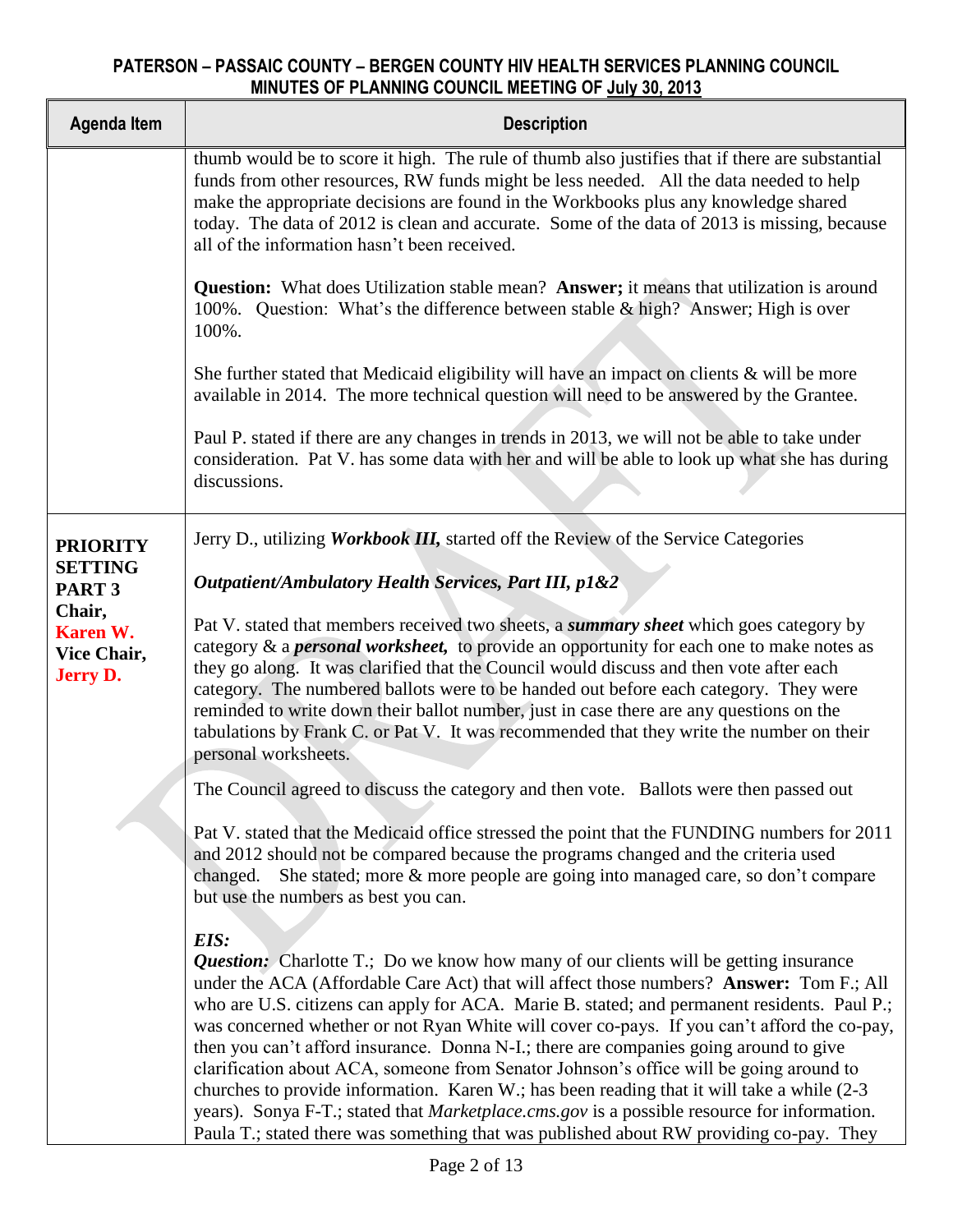| <b>Agenda Item</b>                                                                                                    | <b>Description</b>                                                                                                                                                                                                                                                                                                                                                                                                                                                                                                                                                                                                                                                                                                                                                                                                                                                                                                                                                                                                                                                                                                                                                                                                                                                                                                                                                                                                                                                                                                                                                                                                                                                                                                                                                                                                                                                                                                                                                                                  |
|-----------------------------------------------------------------------------------------------------------------------|-----------------------------------------------------------------------------------------------------------------------------------------------------------------------------------------------------------------------------------------------------------------------------------------------------------------------------------------------------------------------------------------------------------------------------------------------------------------------------------------------------------------------------------------------------------------------------------------------------------------------------------------------------------------------------------------------------------------------------------------------------------------------------------------------------------------------------------------------------------------------------------------------------------------------------------------------------------------------------------------------------------------------------------------------------------------------------------------------------------------------------------------------------------------------------------------------------------------------------------------------------------------------------------------------------------------------------------------------------------------------------------------------------------------------------------------------------------------------------------------------------------------------------------------------------------------------------------------------------------------------------------------------------------------------------------------------------------------------------------------------------------------------------------------------------------------------------------------------------------------------------------------------------------------------------------------------------------------------------------------------------|
|                                                                                                                       | all agreed that there's so much to read. There was no further discussion.                                                                                                                                                                                                                                                                                                                                                                                                                                                                                                                                                                                                                                                                                                                                                                                                                                                                                                                                                                                                                                                                                                                                                                                                                                                                                                                                                                                                                                                                                                                                                                                                                                                                                                                                                                                                                                                                                                                           |
| <b>PRIORITY</b><br><b>SETTING</b><br>PART <sub>3</sub><br>Chair,<br>Karen W.<br><b>Vice Chair,</b><br><b>Jerry D.</b> | Troy L. arrived 10:35 a.m. Elaine H. arrived 10:45 a.m.                                                                                                                                                                                                                                                                                                                                                                                                                                                                                                                                                                                                                                                                                                                                                                                                                                                                                                                                                                                                                                                                                                                                                                                                                                                                                                                                                                                                                                                                                                                                                                                                                                                                                                                                                                                                                                                                                                                                             |
|                                                                                                                       | Jerry D. reminded everyone that there are 3 numbers to be written per each ballot and to<br>please make legible                                                                                                                                                                                                                                                                                                                                                                                                                                                                                                                                                                                                                                                                                                                                                                                                                                                                                                                                                                                                                                                                                                                                                                                                                                                                                                                                                                                                                                                                                                                                                                                                                                                                                                                                                                                                                                                                                     |
|                                                                                                                       | The ballots were cast and collected.                                                                                                                                                                                                                                                                                                                                                                                                                                                                                                                                                                                                                                                                                                                                                                                                                                                                                                                                                                                                                                                                                                                                                                                                                                                                                                                                                                                                                                                                                                                                                                                                                                                                                                                                                                                                                                                                                                                                                                |
|                                                                                                                       | AIDS Pharmaceutical Assistance (local), p3. Per Frank C. ballots were not needed for this<br>category since there were no dollars spent last year. Karen W. stated that they would just<br>make notes in case the Council chooses to fund it later.                                                                                                                                                                                                                                                                                                                                                                                                                                                                                                                                                                                                                                                                                                                                                                                                                                                                                                                                                                                                                                                                                                                                                                                                                                                                                                                                                                                                                                                                                                                                                                                                                                                                                                                                                 |
|                                                                                                                       | <b>Oral Health Care Part III, p3.</b> There was no additional discussion on this category after the<br>review. The ballots were cast and collected.                                                                                                                                                                                                                                                                                                                                                                                                                                                                                                                                                                                                                                                                                                                                                                                                                                                                                                                                                                                                                                                                                                                                                                                                                                                                                                                                                                                                                                                                                                                                                                                                                                                                                                                                                                                                                                                 |
|                                                                                                                       | <i>Early Intervention Services (EIS), Part III, p. 4</i> Question: Charlotte T.; How will our<br>work on EIIHA affect this? Is there a need for additional funding to support this? Answer:<br>Jerry D. stated identifying positives has been relatively low.<br>The ballots were cast and collected.                                                                                                                                                                                                                                                                                                                                                                                                                                                                                                                                                                                                                                                                                                                                                                                                                                                                                                                                                                                                                                                                                                                                                                                                                                                                                                                                                                                                                                                                                                                                                                                                                                                                                               |
|                                                                                                                       | Medical Case Management, Part III, p 5 reviewed by Charlotte T. (Jerry D. & Karen W.<br>were in conflict) The ballots were cast and collected.                                                                                                                                                                                                                                                                                                                                                                                                                                                                                                                                                                                                                                                                                                                                                                                                                                                                                                                                                                                                                                                                                                                                                                                                                                                                                                                                                                                                                                                                                                                                                                                                                                                                                                                                                                                                                                                      |
|                                                                                                                       | <b>Mental Health Services, Part III, p 6. Question:</b> Sonya F-T. asked; should stigma be<br>considered with Mental Health Services? Answer: Jerry D.; He didn't know if it affected<br>the dollar award as much as it might affect the directives to the Grantee or guidance to the<br>Grantee. Linda S.; was asked & she deferred to Glenda P., who does the mental health<br>screening. Glenda P. stated; there are many who refuse because they don't associate with<br>their need for mental health. Paul P. stated; that traditionally, it's always been stated it's<br>important because for whatever reason, over the years the <b>utilization</b> is low. This needs to be<br>considered. Karen W.; believes this is another category that was impacted by Medicaid.<br>Everyone coming into substance abuse must have mental health screening. This is the first<br>year her agency hasn't exceeded its dollar award in mental health. The reason was due to<br>Medicaid. Those dollars aren't counted under RW anymore. Marie B.; thinks the numbers<br>continue to fluctuate. Clients go to mental health to get benefits $\&$ then once they have<br>benefits, disappear. Troy L. stated; he believed the need discussed doesn't reflect the need in<br>the future. Per Pat V.; increasing utilization was a goal under Quality Management and the<br>goal was exceeded. Linda S. stated; that she also believes the need is there for screening $\&$<br>treatment. Charlotte T. asked Paula T., if she has seen a change in Bergen County? Is the<br>need more or less? Answer: Paula T. stated; there is a need. At our agency we have dealt<br>with the newly diagnosed, who have tended to be young who want to keep working, need the<br>help, but don't necessarily follow through. Many of their clients were discharged due to<br>Medicaid, but she keeps getting calls from clients stating they are not getting what they need<br>pertaining to their HIV being understood. |
|                                                                                                                       | Sonya F-T. asked; if there were any consumers in the room who would like to weigh in their                                                                                                                                                                                                                                                                                                                                                                                                                                                                                                                                                                                                                                                                                                                                                                                                                                                                                                                                                                                                                                                                                                                                                                                                                                                                                                                                                                                                                                                                                                                                                                                                                                                                                                                                                                                                                                                                                                          |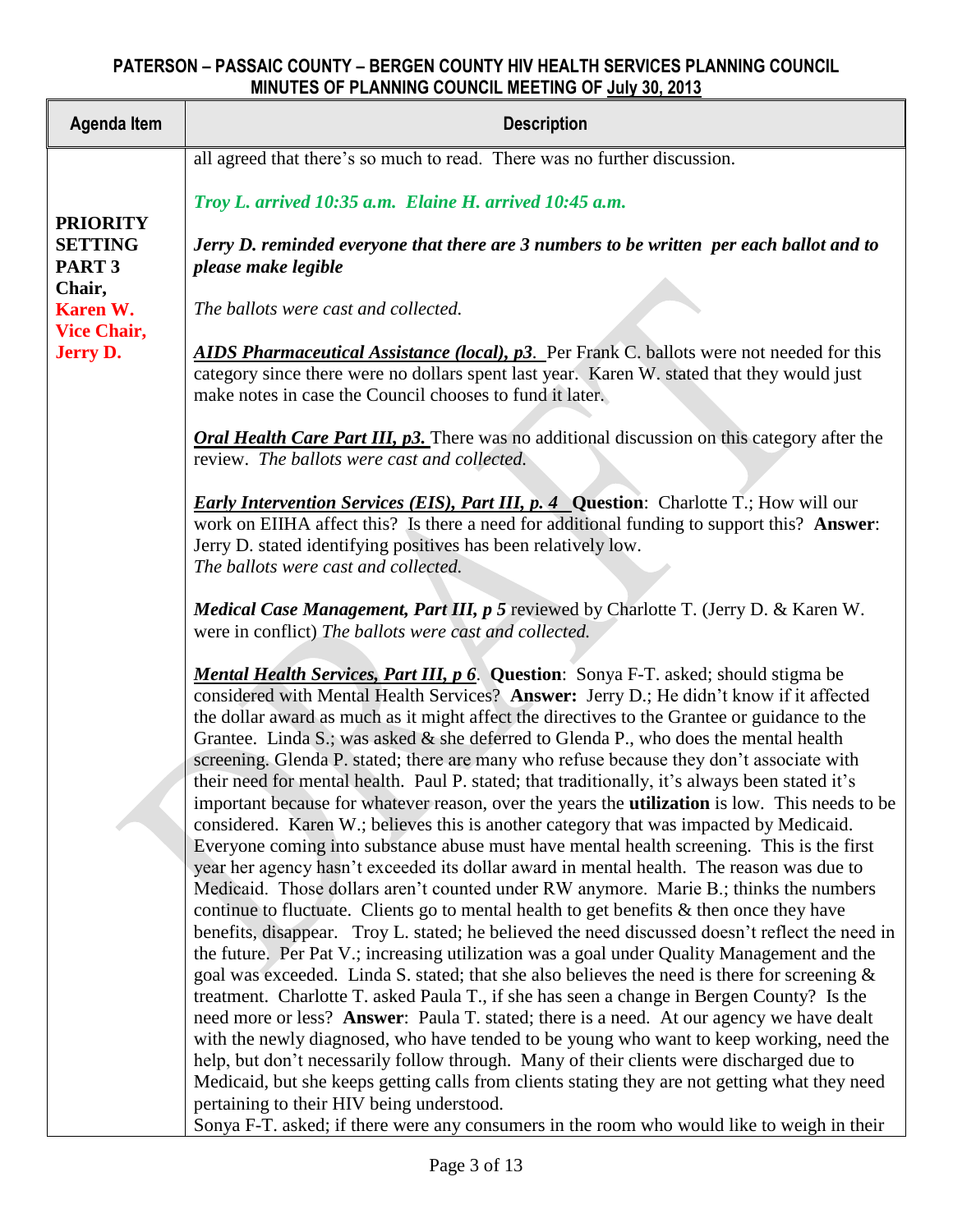| <b>Agenda Item</b>                                | <b>Description</b>                                                                                                                                                                                                                                                                                                                                                                                                                                                                                                                                                                                                                                                                                                                                                                                 |
|---------------------------------------------------|----------------------------------------------------------------------------------------------------------------------------------------------------------------------------------------------------------------------------------------------------------------------------------------------------------------------------------------------------------------------------------------------------------------------------------------------------------------------------------------------------------------------------------------------------------------------------------------------------------------------------------------------------------------------------------------------------------------------------------------------------------------------------------------------------|
|                                                   | comments on Mental Health? Troy L. stated; that he believes symptomology drives people to<br>treatment. Long as you're feeling great, you don't think you need the help. Tom F. thinks<br>the Council is talking about two different things. He believes more $\&$ more people are going<br>to be in the Medicaid system and providers won't be able to bill RW. That's what needs to<br>be looked at.                                                                                                                                                                                                                                                                                                                                                                                             |
| <b>PRIORITY</b><br><b>SETTING</b>                 | During the Mental Health Category discussion: A member of the public and/or alternates<br>wanted to make a statement. As a result of this,<br>Motion#1: Troy L. moved to allow the public to participate in the Priority Setting<br>discussion at this time and $2^{nd}$ by Provi Z-M.                                                                                                                                                                                                                                                                                                                                                                                                                                                                                                             |
| PART <sub>3</sub><br>Chair,                       | 17 Yes, 0 No, 1 Abstain                                                                                                                                                                                                                                                                                                                                                                                                                                                                                                                                                                                                                                                                                                                                                                            |
| Karen W.<br><b>Vice Chair,</b><br><b>Jerry D.</b> | Comment - Ray W.; More & more they (clients) use to come in asking for Doctors. Now<br>they are coming in asking for mental health counseling. They also asked for someone HIV<br>specific. Troy L. stated the stigma of HIV is also a barrier.<br>Jerry D.; suggested that maybe now the Council needs to become an advocate to encourage<br>those outside of RW to get some additional training relevant to HIV clients. Paula T.; got call<br>yesterday, his current psychiatrist is dropping client because he doesn't want to do the<br>paperwork. Other clients have to go to clinics where they see rotating doctors & never get<br>the same doctor. Provi Z-M.; wanted to remind the Council that clinics may have one or two<br>doctors to serve everything & everyone, two times a week. |
|                                                   | Motion #2: Provi Z-M. moved to close the public portion on Mental Health and $2^{nd}$ by Tom                                                                                                                                                                                                                                                                                                                                                                                                                                                                                                                                                                                                                                                                                                       |
|                                                   | $\boldsymbol{F}$ .<br>18 Yes, 0 No, 1 Abstain                                                                                                                                                                                                                                                                                                                                                                                                                                                                                                                                                                                                                                                                                                                                                      |
|                                                   | Motion #3: Troy L. moved to allow the public to participate in the rest of the meeting today<br>and 2nd by Elaine H.<br>11 Yes, 5 No, 1 Abstain                                                                                                                                                                                                                                                                                                                                                                                                                                                                                                                                                                                                                                                    |
|                                                   | Frank C. requested that anyone from the public making comments state their affiliation<br>at the time that they speak.                                                                                                                                                                                                                                                                                                                                                                                                                                                                                                                                                                                                                                                                             |
|                                                   | The ballots were cast and collected.                                                                                                                                                                                                                                                                                                                                                                                                                                                                                                                                                                                                                                                                                                                                                               |
|                                                   | <b>Substance Abuse, Part III, p 7:</b><br>There was a discussion<br>Karen W. questioned how NJ DMHAS provided HIV specific data. Answer: Pat V. the                                                                                                                                                                                                                                                                                                                                                                                                                                                                                                                                                                                                                                                |
|                                                   | numbers were overall funding.<br>Paul P. stated that this is an old service and there shouldn't be such a mismatch between                                                                                                                                                                                                                                                                                                                                                                                                                                                                                                                                                                                                                                                                         |
|                                                   | contracted and clients served? This should be looked at.<br>Charlotte T. Question: Why such a big difference in cost per client between Part A & MAI?                                                                                                                                                                                                                                                                                                                                                                                                                                                                                                                                                                                                                                              |
|                                                   | <b>Answer:</b> Karen W. stated that Part A is medication assisted treatment (nurses, etc) and MAI<br>is not medication assisted (drug free). Question: Is there a definition for contracted client.                                                                                                                                                                                                                                                                                                                                                                                                                                                                                                                                                                                                |
|                                                   | <b>Answer,</b> it's the number of clients the provider states they will serve. Tom F. stated this is<br>another category that has been impacted by Medicaid. Karen W. stated that she has seen the<br>opposite because felony offenders can't receive Medicaid. She reminded the Council that<br>the syringe exchange dollars are not a part of Substance Abuse.                                                                                                                                                                                                                                                                                                                                                                                                                                   |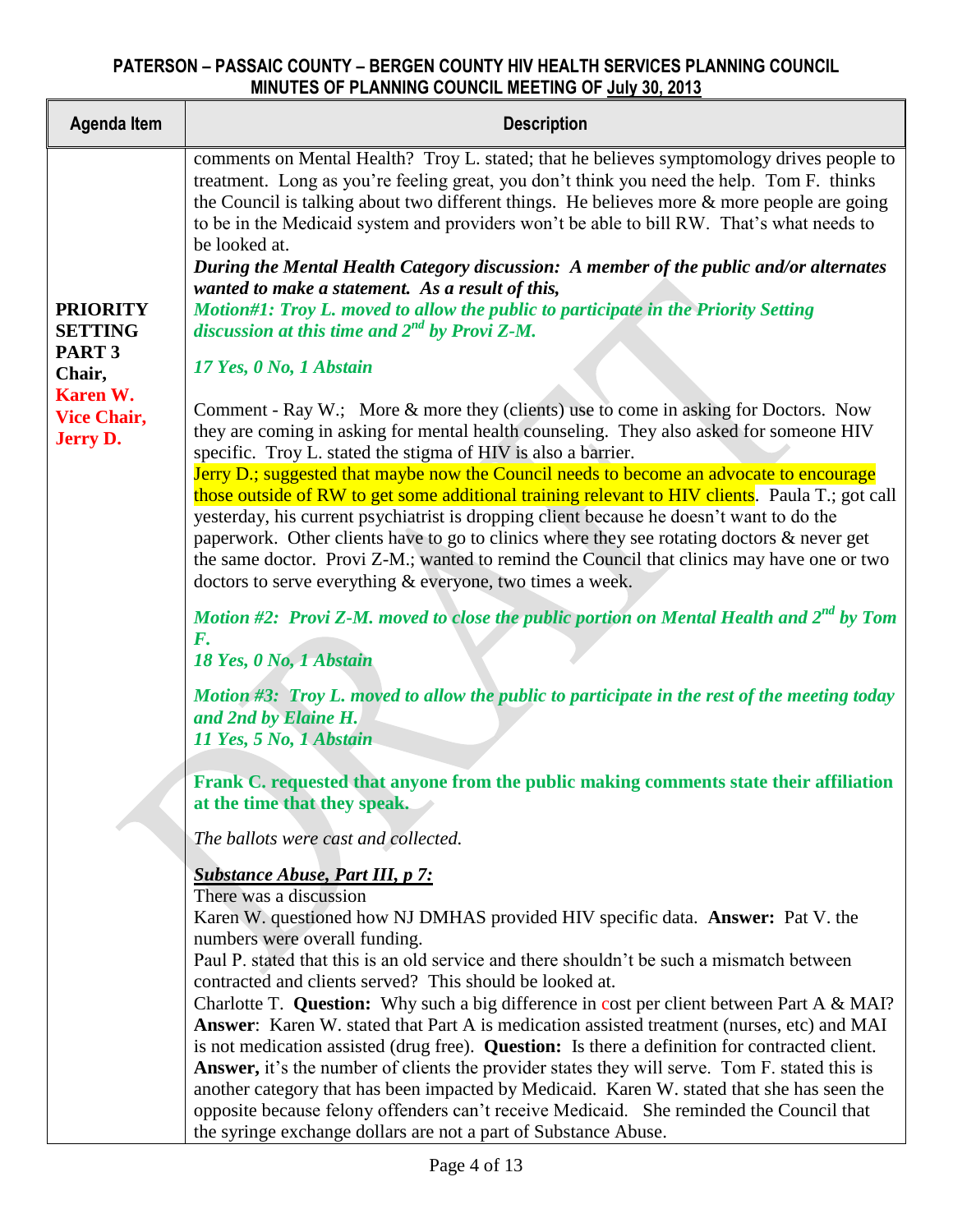| <b>Agenda Item</b>                                                                                      | <b>Description</b>                                                                                                                                                                                                                                                                                                                                                                                                                                                                                                                                                                                                                                                                                                                                                                                                                                                                                                                                                                                                                                                                                                                                                                                                                                                                                                                                                                                                                                                                                                                                                                                                                                                                                                                                                                                                                                                                                                                                                                                                                                                                                                                                                                                                                                                                                                                                                                                                                                                                                                                                                                                                                                                                                                                                                                                                                                                                                                                            |
|---------------------------------------------------------------------------------------------------------|-----------------------------------------------------------------------------------------------------------------------------------------------------------------------------------------------------------------------------------------------------------------------------------------------------------------------------------------------------------------------------------------------------------------------------------------------------------------------------------------------------------------------------------------------------------------------------------------------------------------------------------------------------------------------------------------------------------------------------------------------------------------------------------------------------------------------------------------------------------------------------------------------------------------------------------------------------------------------------------------------------------------------------------------------------------------------------------------------------------------------------------------------------------------------------------------------------------------------------------------------------------------------------------------------------------------------------------------------------------------------------------------------------------------------------------------------------------------------------------------------------------------------------------------------------------------------------------------------------------------------------------------------------------------------------------------------------------------------------------------------------------------------------------------------------------------------------------------------------------------------------------------------------------------------------------------------------------------------------------------------------------------------------------------------------------------------------------------------------------------------------------------------------------------------------------------------------------------------------------------------------------------------------------------------------------------------------------------------------------------------------------------------------------------------------------------------------------------------------------------------------------------------------------------------------------------------------------------------------------------------------------------------------------------------------------------------------------------------------------------------------------------------------------------------------------------------------------------------------------------------------------------------------------------------------------------------|
| <b>PRIORITY</b><br><b>SETTING</b><br>PART <sub>3</sub><br>Chair,<br>Karen W.<br>Vice Chair,<br>Jerry D. | Paula T.: 3 of 6 impacted by Medicaid. Question: Can we get a waiver? Answer: Office of<br>the Grantee must submit application. Karen W. stated that there was a lot of discussion on<br>what the 75/25% should look like. Paul P. stated that if you look at the numbers the previous<br>conversation tend to lead towards decrease. This is a category that really needs to be looked<br>at. He made a quick interpretation of the conversation. He stated, unfortunately this should<br>have been had a discussion before we came to vote. Kathleen D. (public, no affiliation)<br>stated that a lot of the HMOs are probably going to adopt the policy of managed care. After<br>the third attempt they are dropped. Mark A. stated; half of their substance abuse clients are<br>on Medicaid, & they can't actually bill for them. Karen W. stated that when providers fill out<br>their applications in the future they need to adjust their numbers (contracted) more accurately<br>when making their projections, so that they reflect more accurately the numbers based on the<br>reality of Medicaid<br>Marie Browne stated that as a provider they are seeing many moving from the street drugs to<br>prescription drugs & alcohol. Maybe this is another reason for the discrepancy in cost of<br>treatment. Troy L. Our standards reflect treatment as most other care providers define<br>treatment. One area that this Council could address which isn't necessarily addressed is after<br>care. Maybe this Council in the future can redefine the Substance Abuse & Mental Health<br>standards to look at after care, since Medicaid is going to provide the standard care of<br>treatment. Jerry D.; stated this sounds like directives. Troy L. stated; he is ready to work on<br>that directive. Paula T.; asked the question is a waiver appropriate for this TGA? Karen W.<br>There's a nationwide effort looking at that. She's hearing clients say they just want to die"<br>(caught in the confusion of Medicaid). Tom F. said he heard that the TGA could ask for<br>70/30 instead of 75/25%. Paul P.; stated it's difficult to substantiate the change. He believes<br>this could lead to a reduction of funds. He recommends that the Council look at the 75/25%<br>at how there can be different approaches within. Per Pat V.; the rule states that the 75/25%<br>rule waiver is becoming more flexible. You can apply up to 60 days before the close of the<br>fiscal year for the waiver. The application has certain criteria. The applicant must provide<br>documentation that there are no waiting lists in any service category. She thought this might<br>be a little difficult for this TGA in its specialty categories. If you don't meet the criteria, the<br>request is denied and then the TGA would be required to do resource allocation process<br>again.<br>The ballots were cast and collected. |
|                                                                                                         | Once these ballots were collected the Council broke for lunch.                                                                                                                                                                                                                                                                                                                                                                                                                                                                                                                                                                                                                                                                                                                                                                                                                                                                                                                                                                                                                                                                                                                                                                                                                                                                                                                                                                                                                                                                                                                                                                                                                                                                                                                                                                                                                                                                                                                                                                                                                                                                                                                                                                                                                                                                                                                                                                                                                                                                                                                                                                                                                                                                                                                                                                                                                                                                                |
|                                                                                                         | The Chair called the meeting back to order & turned the meeting over to Karen W.<br>She reminded those who had conflict to turn their cards.                                                                                                                                                                                                                                                                                                                                                                                                                                                                                                                                                                                                                                                                                                                                                                                                                                                                                                                                                                                                                                                                                                                                                                                                                                                                                                                                                                                                                                                                                                                                                                                                                                                                                                                                                                                                                                                                                                                                                                                                                                                                                                                                                                                                                                                                                                                                                                                                                                                                                                                                                                                                                                                                                                                                                                                                  |
|                                                                                                         | Outreach/Health Education and Risk Reduction, Part III, p.8<br>Paula T. defined Level 1 as risk targeted population. The Risk, not necessarily positive or<br>out-of-care. Whereas Level 3 is positive and/or out of care.<br><b>Question:</b> Jerry D. what is the percentage for contracted for Level $3 &$ Actuals. Tom F.<br>stated for his agency it was 100%. Pat V. provided the following:<br>MAI Level I: Fiscal 2012: Contracted 750, Actual 1, 288<br>MAI: Level III Contracted 18, Actual 23<br>Part A: Level III, 28 contracted, Actual 30<br>Paula T.; stated that she believes the TGA needs to find people who are positive and/or out-                                                                                                                                                                                                                                                                                                                                                                                                                                                                                                                                                                                                                                                                                                                                                                                                                                                                                                                                                                                                                                                                                                                                                                                                                                                                                                                                                                                                                                                                                                                                                                                                                                                                                                                                                                                                                                                                                                                                                                                                                                                                                                                                                                                                                                                                                       |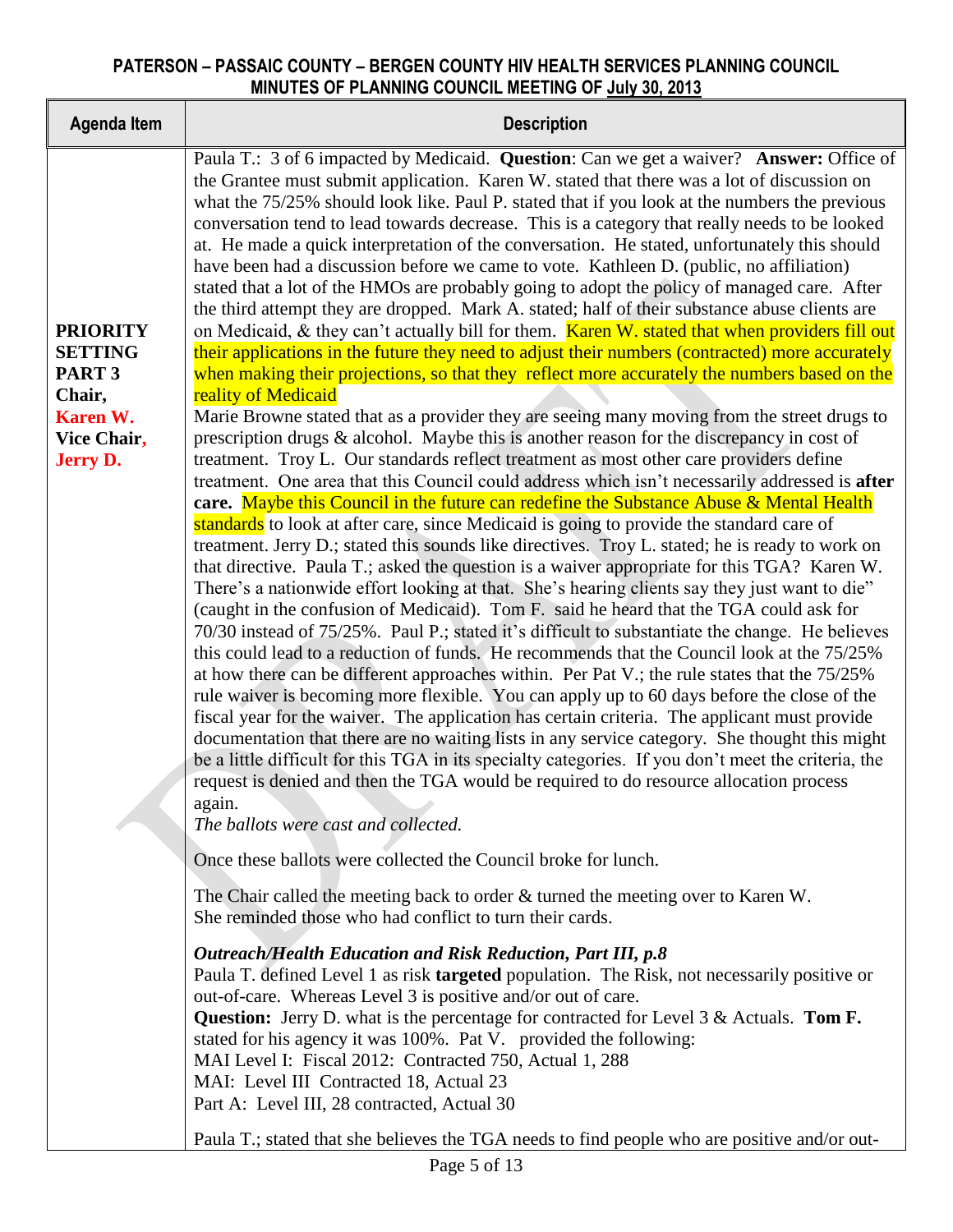| <b>Agenda Item</b>                                     | <b>Description</b>                                                                                                                                                                                                                                                                                                                                                                                                                                                                                                                                                                                                                                                                                                                                                                                                                                                        |
|--------------------------------------------------------|---------------------------------------------------------------------------------------------------------------------------------------------------------------------------------------------------------------------------------------------------------------------------------------------------------------------------------------------------------------------------------------------------------------------------------------------------------------------------------------------------------------------------------------------------------------------------------------------------------------------------------------------------------------------------------------------------------------------------------------------------------------------------------------------------------------------------------------------------------------------------|
|                                                        | of-care. Paul P.; stated he thinks it is one of the TGA's most important categories because it<br>does as Paula T.; stated find people who are positive or out of care. As we bring people into<br>care, then the numbers go up. This helps increase the number. The Council needs to look at<br>Outreach not just as a service but as a tool.<br>Troy L.; This process is very complicated and takes about one year. You don't get them to<br>respond to the outreach until they become symptomatic.                                                                                                                                                                                                                                                                                                                                                                     |
|                                                        | The ballots were cast and collected.                                                                                                                                                                                                                                                                                                                                                                                                                                                                                                                                                                                                                                                                                                                                                                                                                                      |
| <b>PRIORITY</b><br><b>SETTING</b><br>PART <sub>3</sub> | <b>Housing Services, Part III, p.9:</b><br>HOPWA Questions - What is STRMU? - Answer: Examples: Short Term Rent, Mortgage, &<br>Utilities Project-based Housing is Straight & Narrow; Tenant-based Housing is Paterson & County<br>program. Tom F.; stated Housing Services is good when you don't qualify for HOPWA. (i.e.<br>undocumented & Megan law violators)<br>The ballots were cast and collected.                                                                                                                                                                                                                                                                                                                                                                                                                                                                |
| Chair,<br>Karen W.<br>Vice Chair,<br>Jerry D.          | Food Bank/Home-Delivered Meals, Part III, p10 - Karen W. stated that her church has a<br>food bank and the numbers have gone up each month. Paula T. stated she has more &<br>more clients in need of food. Mark A. later stated there is no longer funding under<br>HOPWA for food.<br>The ballots were cast and collected.                                                                                                                                                                                                                                                                                                                                                                                                                                                                                                                                              |
|                                                        | Case Management-Non-Medical, p. 11, review led by Charlotte T. Per Karen W.; one<br>agency projected an extremely large number (maybe 4x too much). So, she would take the<br>2013 with a BIG grain of salt. A question was asked about HOPWA; why are dollars so<br>high? Jerry D.; stated that the paperwork is more intense than regular case management<br>(looking at every receipt). HOPWA case management is different from RW case<br>management (apple & oranges). Mark A.; stated that generally people are in crisis & take<br>more time $\&$ care. Troy L. stated that the best successes have been around the collaborations<br>of the Case Manager (CM) with the other community resources. People are saying that they<br>are getting help. Some of the case workers go with the client to the clinics. CM's are doing<br>a lot of work behind the scenes. |
|                                                        | The ballots were cast and collected.                                                                                                                                                                                                                                                                                                                                                                                                                                                                                                                                                                                                                                                                                                                                                                                                                                      |
|                                                        | <b>Medical Transportation, Part III, p12.</b><br>Under HOPWA, bus tickets are allowed, but limited.<br>Paula T.; Need to look at Directives to the Grantee which could help with the needs of clients<br>after 4:00 p.m. Some clients can't even catch the bus. Sonya F-T stated that for those<br>agencies who are state funded, need to bring this issue up with their PMOs. The ballots were<br>cast and collected.                                                                                                                                                                                                                                                                                                                                                                                                                                                    |
|                                                        | <b>Legal Services, Part III, p.13.</b> Sonya F-T, stated may want to keep in mind the ACA, which<br>might cause the need for more legal services. She thinks it needs to be considered.<br>The ballots were cast and collected.                                                                                                                                                                                                                                                                                                                                                                                                                                                                                                                                                                                                                                           |
|                                                        | <b>EFA (Emergency Financial Assistance</b> (EFA,), Part III, p14, per Tom F.; this should cover                                                                                                                                                                                                                                                                                                                                                                                                                                                                                                                                                                                                                                                                                                                                                                           |

Page 6 of 13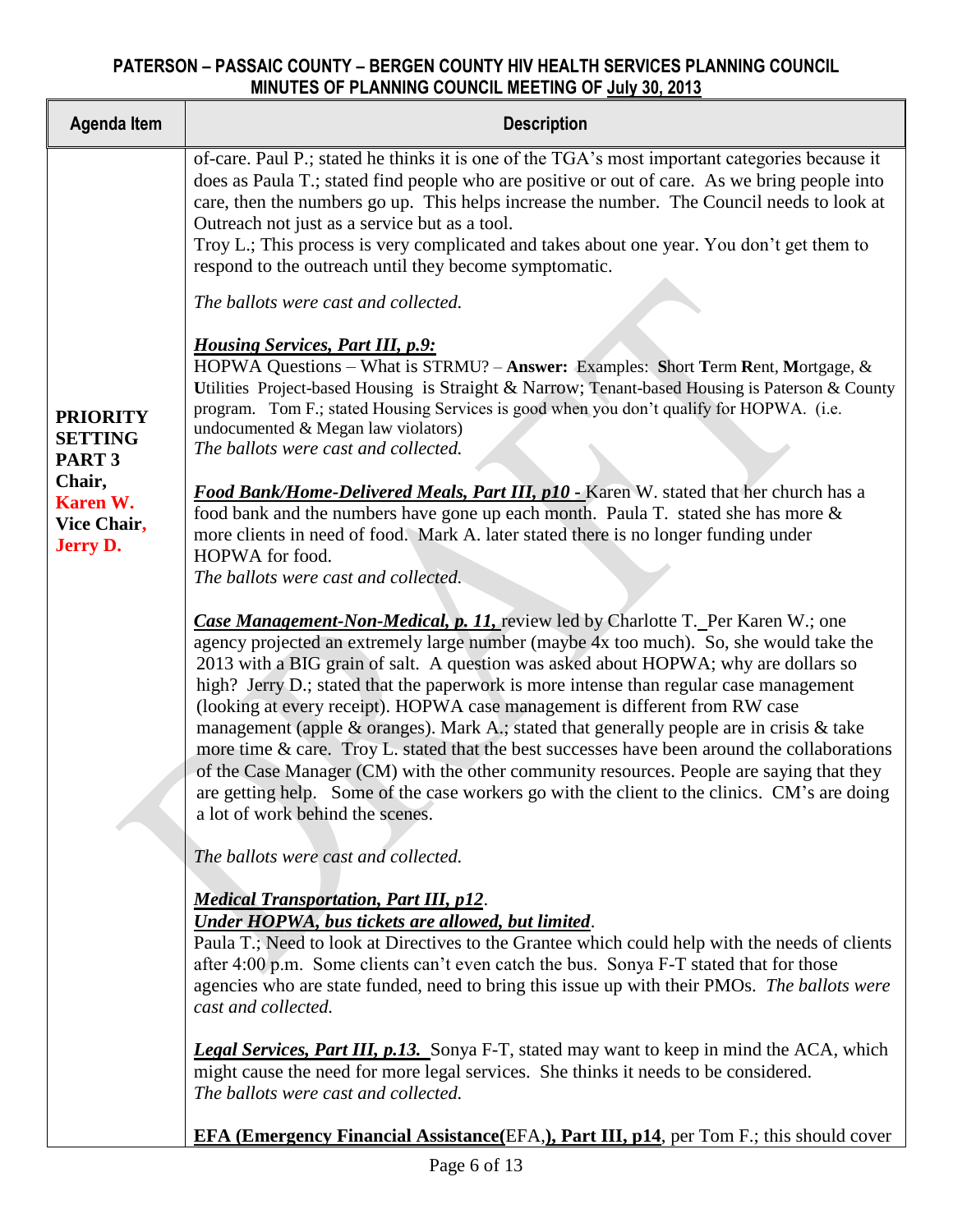| <b>Agenda Item</b>                                                                                             | <b>Description</b>                                                                                                                                                                                                                                                                                                                                                                                                                                                                                                                                                                                                                                                                                                                                                                                                                                                                                                                                                                                                                                                                                                                                                                                                                                                                                                                                                                                                                                                                                                                                                                                                                                                                                                                                                                                                                                                                                                                                                                                                                                                                                                                                                                                                                                                                                                                                                                                                                                                                                                                                                                                                                                                                                                                                                                                                                                                                                                                                                                                                                                                                                                                                                                                        |
|----------------------------------------------------------------------------------------------------------------|-----------------------------------------------------------------------------------------------------------------------------------------------------------------------------------------------------------------------------------------------------------------------------------------------------------------------------------------------------------------------------------------------------------------------------------------------------------------------------------------------------------------------------------------------------------------------------------------------------------------------------------------------------------------------------------------------------------------------------------------------------------------------------------------------------------------------------------------------------------------------------------------------------------------------------------------------------------------------------------------------------------------------------------------------------------------------------------------------------------------------------------------------------------------------------------------------------------------------------------------------------------------------------------------------------------------------------------------------------------------------------------------------------------------------------------------------------------------------------------------------------------------------------------------------------------------------------------------------------------------------------------------------------------------------------------------------------------------------------------------------------------------------------------------------------------------------------------------------------------------------------------------------------------------------------------------------------------------------------------------------------------------------------------------------------------------------------------------------------------------------------------------------------------------------------------------------------------------------------------------------------------------------------------------------------------------------------------------------------------------------------------------------------------------------------------------------------------------------------------------------------------------------------------------------------------------------------------------------------------------------------------------------------------------------------------------------------------------------------------------------------------------------------------------------------------------------------------------------------------------------------------------------------------------------------------------------------------------------------------------------------------------------------------------------------------------------------------------------------------------------------------------------------------------------------------------------------------|
| <b>PRIORITY</b><br><b>SETTING</b><br>PART <sub>3</sub><br>Chair,<br>Karen W.<br>Vice Chair,<br><b>Jerry D.</b> | housing, nutrition, medication (which were the directives). To make it a safe guard for the<br>gap between people receiving ADAP. Linda S. was asked about using hospital pharmacy.<br>She stated that pharmaceutical companies are contacted. The hospital wants to be used as a<br>client's last resort. Per Charlotte T. HRSA definition (8/2010) does not cover medication. It<br>was stated that the PMO suggested that this service could provide medication and it's the<br>belief that other TGAs/EMAs are doing this.<br>The ballots were cast and collected.<br><b>Psychosocial Support Services, Part III, p15,</b> There was no additional discussion after the<br>review.                                                                                                                                                                                                                                                                                                                                                                                                                                                                                                                                                                                                                                                                                                                                                                                                                                                                                                                                                                                                                                                                                                                                                                                                                                                                                                                                                                                                                                                                                                                                                                                                                                                                                                                                                                                                                                                                                                                                                                                                                                                                                                                                                                                                                                                                                                                                                                                                                                                                                                                    |
|                                                                                                                | When it came time for Health Insurance Premium & Cost Sharing Assistance, Part III,                                                                                                                                                                                                                                                                                                                                                                                                                                                                                                                                                                                                                                                                                                                                                                                                                                                                                                                                                                                                                                                                                                                                                                                                                                                                                                                                                                                                                                                                                                                                                                                                                                                                                                                                                                                                                                                                                                                                                                                                                                                                                                                                                                                                                                                                                                                                                                                                                                                                                                                                                                                                                                                                                                                                                                                                                                                                                                                                                                                                                                                                                                                       |
|                                                                                                                | <b>p.16;</b> additional information was read by Pat V. and then discussed. Karen W.; believes, the<br>ADAP program was transitioning folks to the insurance. Last year ADAP paid Medicaid for<br>medications. This year it is different. The ballots couldn't be used since there was no<br>amount known, since not funded in FY2012. Paul P.; stated the Council has to think of the<br>TGA impact. Marie B.; stated that the State does have an insurance program (lengthy process<br>but available.). Pat V.; reminded the Council that this is a Core Service as she read the<br>extensive/complicated definition. Members stated that Case Managers would have to be<br>insurance agents. Paul P.; questioned who would decide who would receive the benefits? He<br>stated that as an insurance carrier the TGA could not keep clients from going to certain<br>doctors. Question: What difference does it make? Answer Tom F.; client lives in TGA, but<br>gets service outside the TGA. Paul P.; why it matters is if medical care goes then we lose<br>funding. It's important to keep people in this TGA for their medical care to keep our funding.<br>A couple of people stated they felt it's important that people get care no matter where. Troy<br>L.; stated that this will be the client's insurance not the TGA's. Richard N.; Question: If the<br>client takes funding to another county does it cut off the funding? Answer: Technically, no,<br>theoretically yes. Example: If HRSA see we have 1000 in case management and 200 in<br>primary medical that's not good. Jerry D.; stated that first we looked at how much money<br>could be put into this. It will be up to the Council to determine if there are guidelines.<br><b>Question:</b> What's to prevent this TGA from treating it like managed care (despite the<br>ethical) and do like most insurances which allow you to go to certain doctors, you just can't<br>go to any doctor. Question: Frank C.; stated if the TGA is paying for insurance premiums,<br>how will the TGA keep a person from going anywhere their insurance allows them to go?<br><b>Answer:</b> Jerry D.; it could be monitored $\&$ then the TGA could determine if they wanted to<br>do again. Frank C.; so, the renewal process could be a deterrent? Linda S.; said that the TGA<br>must find out the impact of the ACA. Paula T. felt that 80% would not be covered under<br>this. (This would be for the under insured) who like a client who was having an allergic<br>reaction but wouldn't go to the doctor because he couldn't afford it. Paul P .; stated the<br>Council needs to look at what it cannot do. This TGA must provide medical care. We can't<br>keep people in the TGA. We need to consider what will be the impact if we do fund this<br>category. Ray W.; stated the Council needs to determine, what can be the consequences.<br>Provi Z-M.; stated consumers need help, all Medicaid HMOs have 50 mile radius (which can<br>put you into NY). She doesn't think the Council can have control over that. Freddy R.;<br>stated the Council spent time last meeting to discuss and rank it, and now spending too much |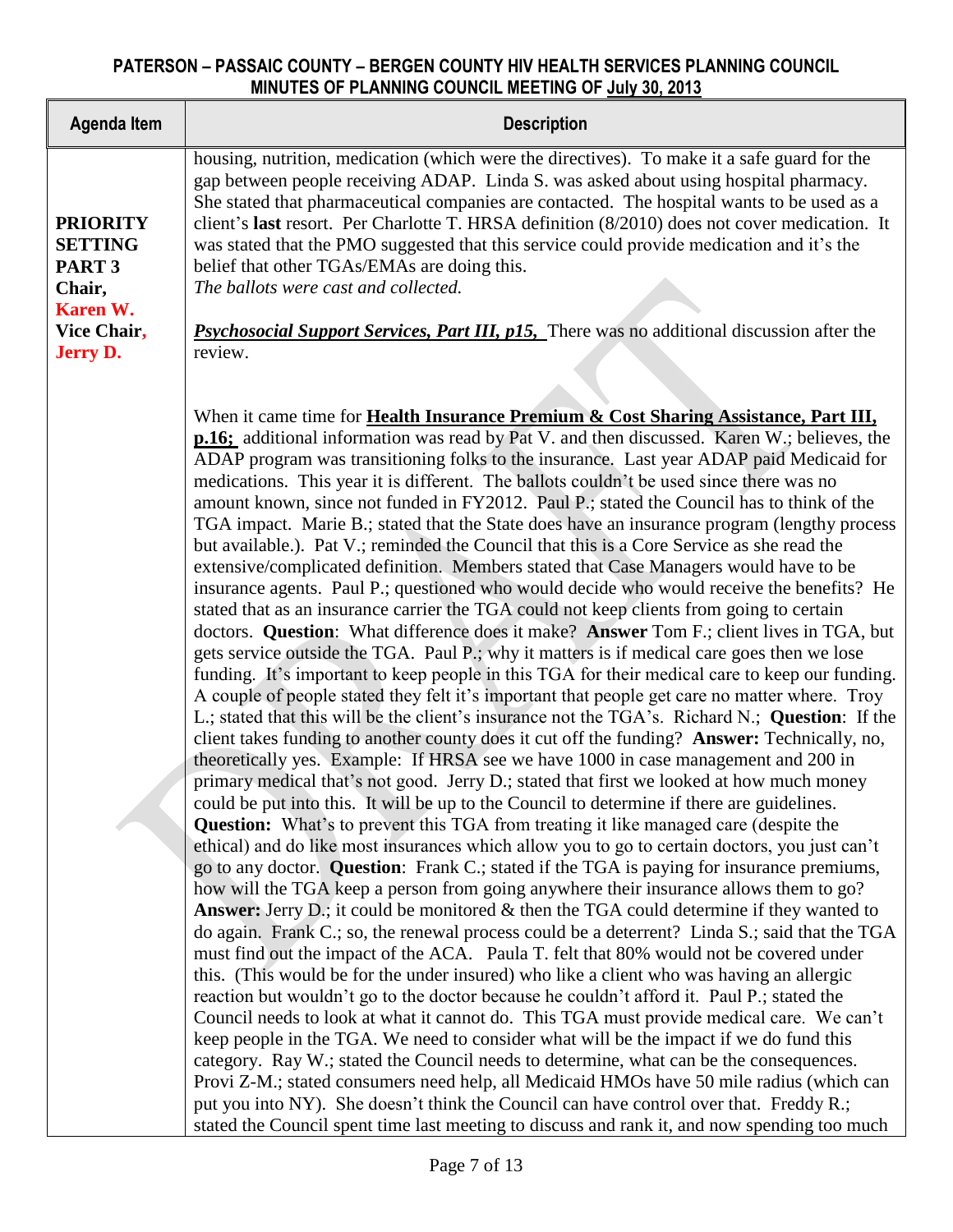| <b>Agenda Item</b>                                                                                                                                 | <b>Description</b>                                                                                                                                                                                                                                                                                                                                                                                                                                                                                                                                                                                                                                                                                                                                                                                                                                                                                                                                                                                                                                                        |
|----------------------------------------------------------------------------------------------------------------------------------------------------|---------------------------------------------------------------------------------------------------------------------------------------------------------------------------------------------------------------------------------------------------------------------------------------------------------------------------------------------------------------------------------------------------------------------------------------------------------------------------------------------------------------------------------------------------------------------------------------------------------------------------------------------------------------------------------------------------------------------------------------------------------------------------------------------------------------------------------------------------------------------------------------------------------------------------------------------------------------------------------------------------------------------------------------------------------------------------|
|                                                                                                                                                    | time on this. It's time to vote. Troy L. asked the Council to remember RW is the payer of<br>last resort.                                                                                                                                                                                                                                                                                                                                                                                                                                                                                                                                                                                                                                                                                                                                                                                                                                                                                                                                                                 |
| <b>PRIORITY</b><br><b>SETTING</b><br>PART <sub>3</sub><br>Chair,<br>Karen W.<br>Vice Chair,                                                        | Motion #4: Sonya F-T moved to fund Health Insurance & Cost Sharing Assistance, and<br>$2^{nd}$ by Jerry D.<br>Paula P.; stated that if not funded now, maybe it could be funded at the end of the year which<br>may help meet the 75/25% at the end of the year. Pat V.; stated that if it is Medicaid co-pay,<br>she believes the Grantee stated they wouldn't pay. Paula T. & Karen W.; agreed that the<br>usage of this would probably be for people who have personal insurance & need assistance in<br>paying.<br>Vote: $9$ YES, $8$ NO, 1-Abstain                                                                                                                                                                                                                                                                                                                                                                                                                                                                                                                   |
| <b>Jerry D.</b>                                                                                                                                    | <u>Linguistic Services –</u><br>Karen W.; stated this was voted on because of the large number of languages spoken in this<br>TGA. Jerry D.; stated he believes this is a part of standard this TGA has not funded, but has<br>been providing. Ed M.; stated some agencies don't have language interpreters. Provi Z-M.;<br>stated that she doesn't think those are being reached, beyond Spanish & English. Troy L.;<br>stated technology is available. He stated you can translate every language through his phone<br>& it's mobile. Some asked. Who's reaching out to them? Per definition is to be used for<br>clients<br>Hospitals use Cyra-com. Others use phones                                                                                                                                                                                                                                                                                                                                                                                                  |
|                                                                                                                                                    | There was no motion to fund.                                                                                                                                                                                                                                                                                                                                                                                                                                                                                                                                                                                                                                                                                                                                                                                                                                                                                                                                                                                                                                              |
| <b>PRIORITY</b><br><b>SETTING</b><br>PART <sub>3</sub><br>Chair,<br>Karen W.<br>Vice Chair,<br><b>Jerry D.</b><br><b>MAI</b><br><b>Initiatives</b> | <b>Service Category Reviews - Resource Allocations</b><br><b>MAI INITIATIVES</b><br>The Council members were reminded that if you were in conflict for Part A, then you are also<br>in conflict under MAI in voting & discussion.<br><b>EIS(MAI)</b> – Motion #5: To not fund EIS (MAI) was made by Tom $F - 2^{nd}$ Freddy R: Vote:<br>7 Yes, 0-NO, 1 Abstain<br><b>EFA(MAI)</b> – Motion#6: To not fund EFA (MAI) Linda S. $-2^{nd}$ By Richard N. Vote: 13-<br>YES, 2-0-NO, 1 Abstain<br><b>Substance Abuse (MAI)</b> Ballots were used. Karen W.; per the local media stated Substance<br>abuse is on the rise. The ballots were cast and collected.<br><b>Outreach/Health Education and Risk Reduction(MAI)</b> – Ballots were used. The ballots<br>were cast and collected<br><u>Case Management – Non Medical (MAI)</u><br>Ballots were used. The ballots were cast & collected.<br>After the voting was completed the tabulations were done by Frank C. & Pat V. During the<br>short break, The Council was requested to complete their evaluations by the Admin. |
|                                                                                                                                                    | Original Results of the ballot voting was 70.7% (including MAI)                                                                                                                                                                                                                                                                                                                                                                                                                                                                                                                                                                                                                                                                                                                                                                                                                                                                                                                                                                                                           |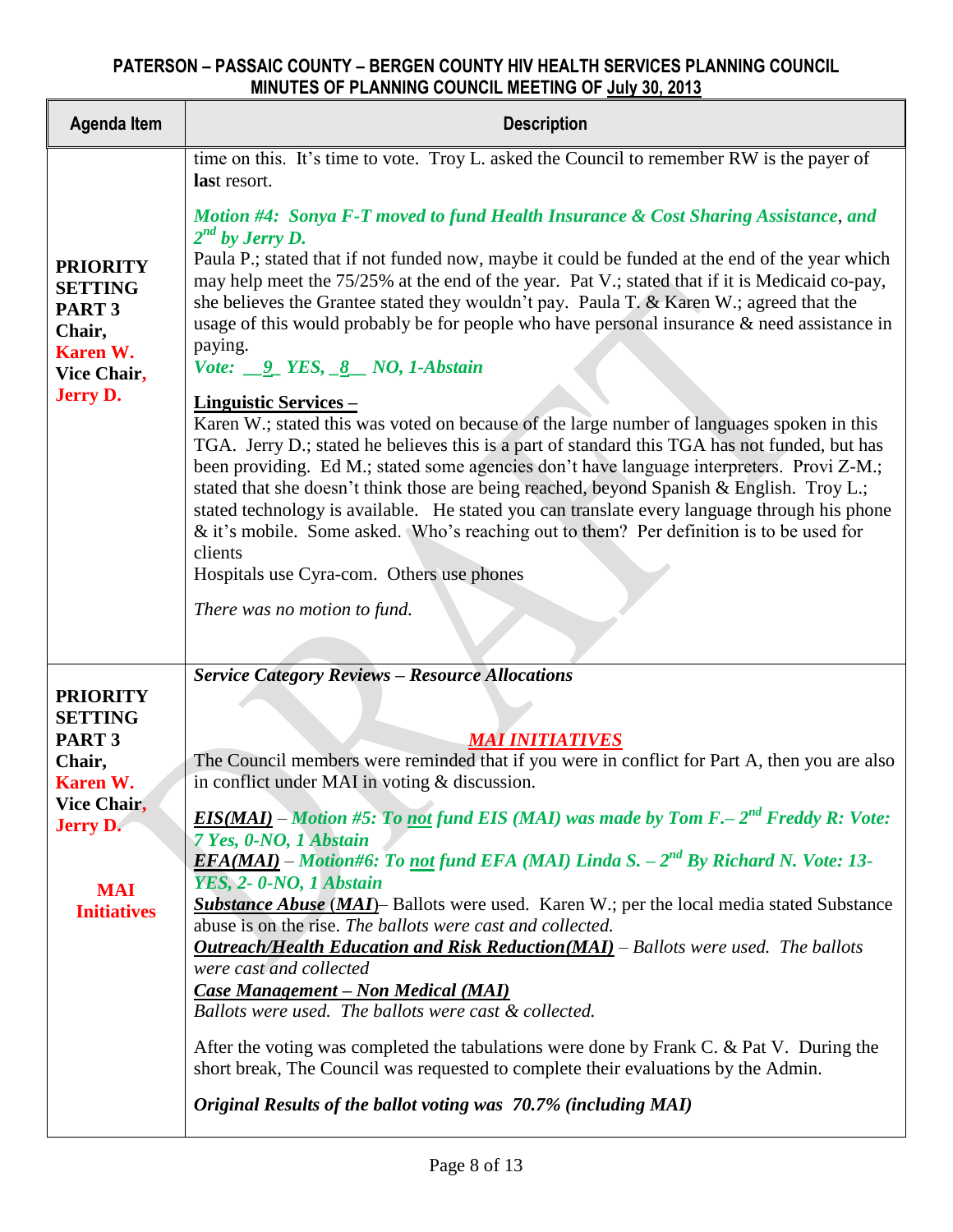| <b>PRIORITY</b><br><b>The following motions were made to adjust the allocations: The formula was corrected</b><br><b>SETTING</b><br>and the percentage was 74%. Frank presented the amounts (using dollar amounts) per<br>PART <sub>3</sub><br>category.<br>Chair,<br><b>Karen Walker</b><br>Motion #7: Sonya F-T made a motion to move, \$9,912 from Medical Transportation<br>(Support) to (Health Insurance Premium & Cost Sharing Asst. (Core); $2^{nd}$ by Elaine H.<br>Vote: 13 YES $\mu$ NO, 01 - Abstain (This would bring Core Services to 74.33%)<br><b>MAI</b><br><b>Initiatives</b><br>Paula T.; raised her concern that they were asked to look at utilization. In some categories<br>Cont'd<br>(over utilized) the Council gave less money into that category (i.e. transportation). Per<br>Frank C.; the vote provided \$90K more into Case Management (Medical & Non medical)<br>and if they look at totals under Core, they're slightly down this year.<br>Motion #8: Freddy R. made a motion to take \$7,050 from Part A Case Management<br><b>Non-Medical Transportation (Support) and move to (Health Insurance Premium &amp; Cost</b><br>Sharing Asst, (Core) $2^{nd}$ by Elaine H.<br>A discussion ensued over MAI. It was a pot of money to serve minorities, Troy L.; stated it<br>to address the disproportionate care within the minority populations. He didn't like the tone<br>of the language being used to exclude races other than Black & Hispanic. Vote: 7 Yes, 2-<br>NO, 1 Abstain (This would bring Core Services to 74.55%)<br>Motion #9: Marie Browne made a motion to move \$12,000, from MAI Case Management<br>Non-Medical to Core (Health Insurance Premium & Cost Sharing Asst, & 2nd by Paula T.<br>Vote: 12 Yes, 0 No 1-Abstain (This would bring Core Services to 74.92%)<br>Motion#10: Paula T. made a motion to move \$3000, from MAI Case Management Non-<br>Medical & to (Health Insurance Premium & Cost Sharing Asst, $2^{nd}$ by Freddy R<br>9 Yes, 4 No, 1-Abstain (This would bring Core Services to 75.02%)<br>Karen W.; concluded what has happened today was the Council had reached and determined<br>the Resource Allocations for 2014. She stated, next meeting, September 10, 2013 the<br>Council will receive the final tally after Frank C. & Pat. V have reviewed the numbers. (See<br>Attachment B) The Council will take a vote to accept or not the entire Allocations. Also, at<br>the September meeting, the Council will do the Directives to the Grantee.<br>Per Pat V .; stated the Council will be voting on percentages, not money amounts. She stated<br>the dollars used today helped us today get to the percentages. Karen W.; stated that the vote<br>will be on percentages because ultimately the Council doesn't know the amounts.<br>Place CAEAR Coalition on the Agenda<br><b>New Business</b><br><b>Responsible Party</b><br><b>Action to be Taken</b><br><b>Closed</b><br>Open<br>Place CAEAR Coalition on the Agenda to remind people of donations needed<br>Admin<br>July 30, | <b>Agenda Item</b> | <b>Description</b> |      |  |  |  |  |  |  |
|------------------------------------------------------------------------------------------------------------------------------------------------------------------------------------------------------------------------------------------------------------------------------------------------------------------------------------------------------------------------------------------------------------------------------------------------------------------------------------------------------------------------------------------------------------------------------------------------------------------------------------------------------------------------------------------------------------------------------------------------------------------------------------------------------------------------------------------------------------------------------------------------------------------------------------------------------------------------------------------------------------------------------------------------------------------------------------------------------------------------------------------------------------------------------------------------------------------------------------------------------------------------------------------------------------------------------------------------------------------------------------------------------------------------------------------------------------------------------------------------------------------------------------------------------------------------------------------------------------------------------------------------------------------------------------------------------------------------------------------------------------------------------------------------------------------------------------------------------------------------------------------------------------------------------------------------------------------------------------------------------------------------------------------------------------------------------------------------------------------------------------------------------------------------------------------------------------------------------------------------------------------------------------------------------------------------------------------------------------------------------------------------------------------------------------------------------------------------------------------------------------------------------------------------------------------------------------------------------------------------------------------------------------------------------------------------------------------------------------------------------------------------------------------------------------------------------------------------------------------------------------------------------------------------------------------------------------------------------------------------------------------------------------------------------------------------|--------------------|--------------------|------|--|--|--|--|--|--|
|                                                                                                                                                                                                                                                                                                                                                                                                                                                                                                                                                                                                                                                                                                                                                                                                                                                                                                                                                                                                                                                                                                                                                                                                                                                                                                                                                                                                                                                                                                                                                                                                                                                                                                                                                                                                                                                                                                                                                                                                                                                                                                                                                                                                                                                                                                                                                                                                                                                                                                                                                                                                                                                                                                                                                                                                                                                                                                                                                                                                                                                                        |                    |                    |      |  |  |  |  |  |  |
|                                                                                                                                                                                                                                                                                                                                                                                                                                                                                                                                                                                                                                                                                                                                                                                                                                                                                                                                                                                                                                                                                                                                                                                                                                                                                                                                                                                                                                                                                                                                                                                                                                                                                                                                                                                                                                                                                                                                                                                                                                                                                                                                                                                                                                                                                                                                                                                                                                                                                                                                                                                                                                                                                                                                                                                                                                                                                                                                                                                                                                                                        |                    |                    |      |  |  |  |  |  |  |
|                                                                                                                                                                                                                                                                                                                                                                                                                                                                                                                                                                                                                                                                                                                                                                                                                                                                                                                                                                                                                                                                                                                                                                                                                                                                                                                                                                                                                                                                                                                                                                                                                                                                                                                                                                                                                                                                                                                                                                                                                                                                                                                                                                                                                                                                                                                                                                                                                                                                                                                                                                                                                                                                                                                                                                                                                                                                                                                                                                                                                                                                        |                    |                    |      |  |  |  |  |  |  |
|                                                                                                                                                                                                                                                                                                                                                                                                                                                                                                                                                                                                                                                                                                                                                                                                                                                                                                                                                                                                                                                                                                                                                                                                                                                                                                                                                                                                                                                                                                                                                                                                                                                                                                                                                                                                                                                                                                                                                                                                                                                                                                                                                                                                                                                                                                                                                                                                                                                                                                                                                                                                                                                                                                                                                                                                                                                                                                                                                                                                                                                                        |                    |                    | 2013 |  |  |  |  |  |  |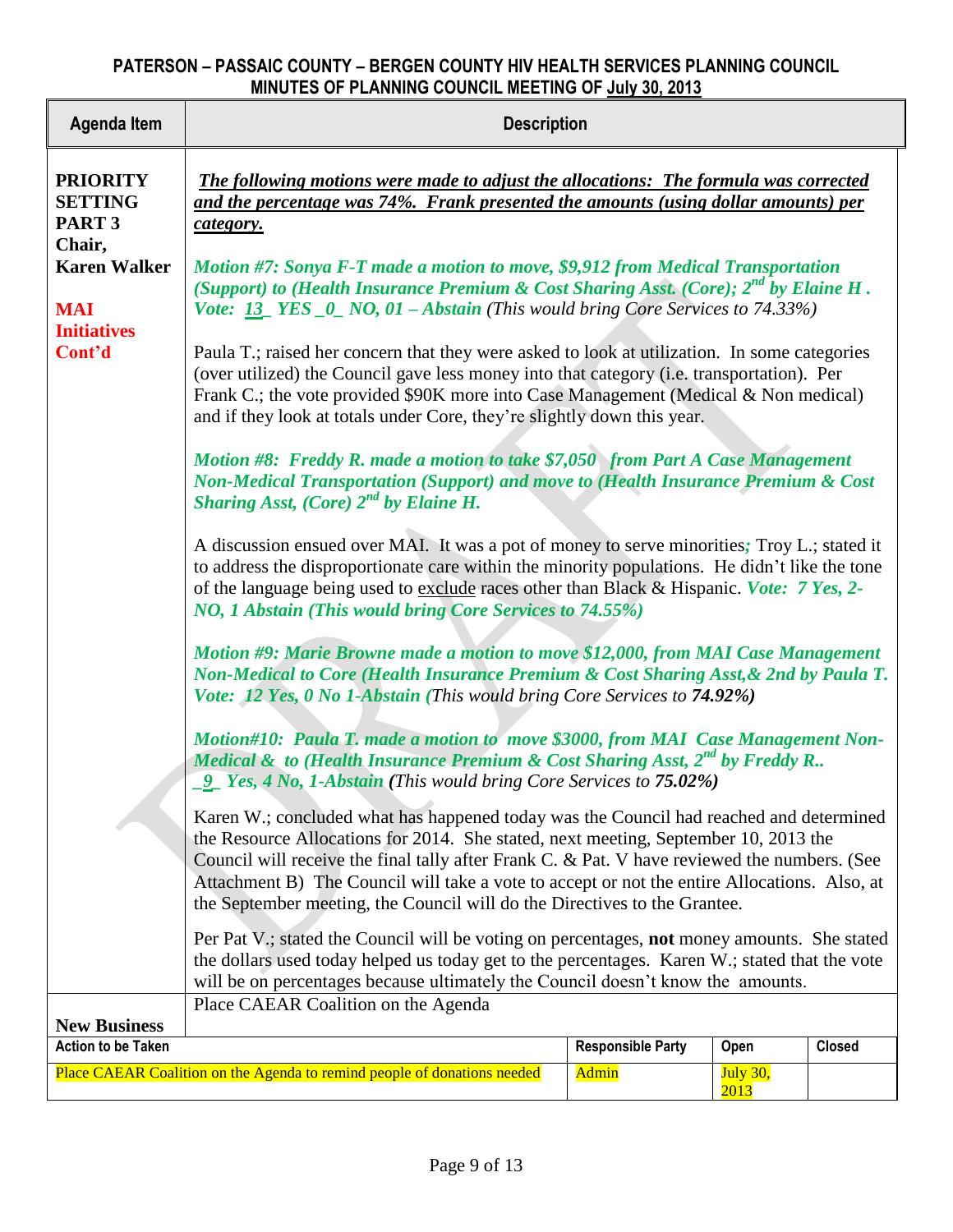| Agenda Item                                         | <b>Description</b>                                                                                                                                                                                                                                                                                                                                                                                                                                                                                                                                                                    |
|-----------------------------------------------------|---------------------------------------------------------------------------------------------------------------------------------------------------------------------------------------------------------------------------------------------------------------------------------------------------------------------------------------------------------------------------------------------------------------------------------------------------------------------------------------------------------------------------------------------------------------------------------------|
| Networking &<br><b>Community</b><br><b>Check-in</b> | Paula T. – Bergen Family Services is looking for a fulltime Outreach/EIS person for<br>employment<br>Ed M. - doing fellowship with Church on Saturday, St. Paul, 61 Church St., in Teaneck.<br>Ray W. - September $17th$ the Outreach Angels is having its next fund raiser. 100% goes to<br>agencies in Passaic & Bergen Counties<br>Donna N-I. - announced - Summer Jazz Festival, every Saturday in August, at the Falls.<br>Per Troy L. - Gay community opened a club on Thursday and there is a gay pride specific to<br>Paterson. Troy L. will get the information to everyone. |

| <b>Motion to</b><br>Adjourn | Motion # 11–At 4:00 p.m. Elaine H. moved and $2^{nd}$ by Freddy R. that the meeting be<br>adjourned. The Vote was unanimous.<br>Meeting adjourned. 4:00 p.m. |
|-----------------------------|--------------------------------------------------------------------------------------------------------------------------------------------------------------|
|                             | Next Meetings: September 10, 2013. Meeting place TBD. Meeting starts at 11:30 a.m.<br>for lunch and meeting starts at Noon.                                  |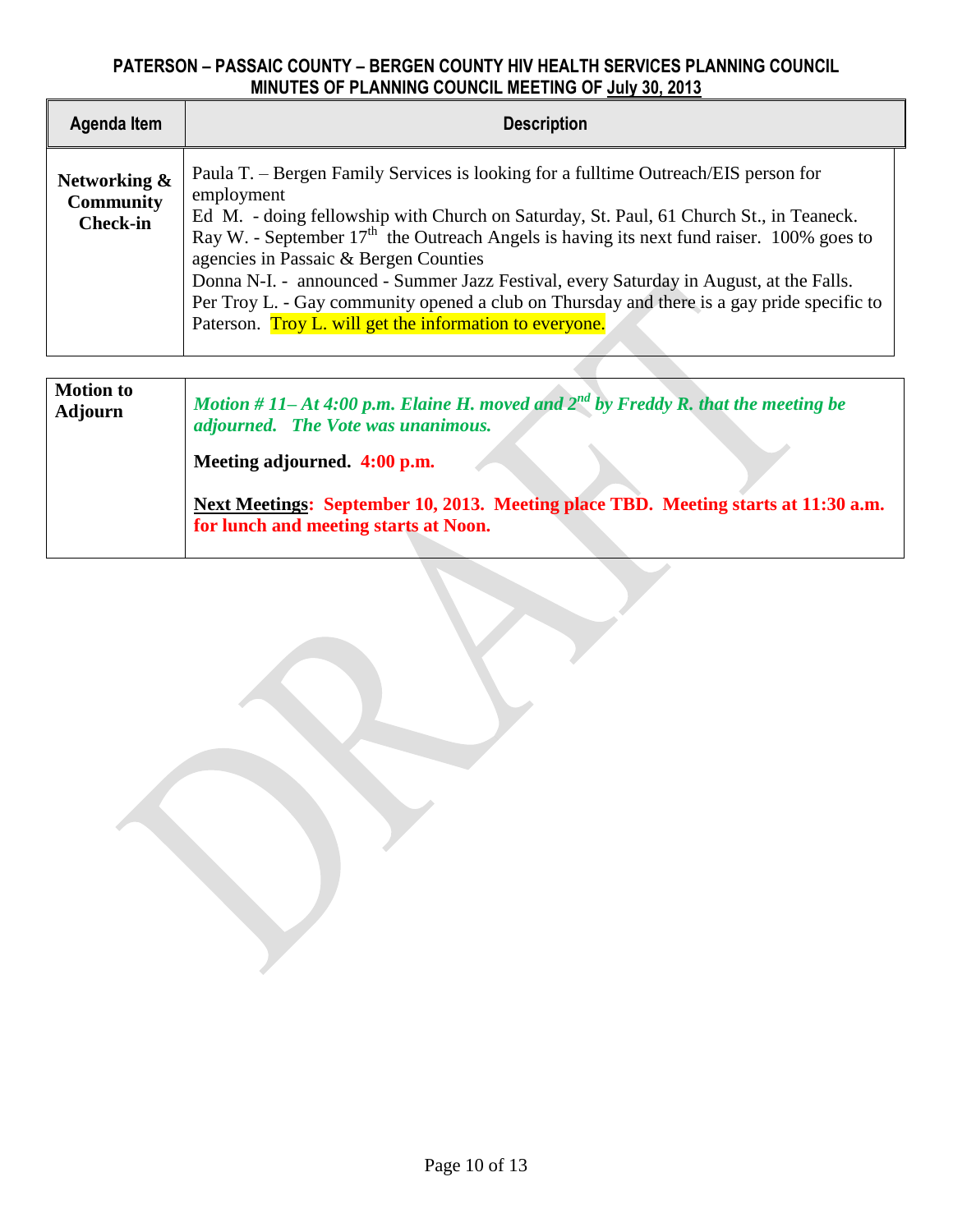| <b>Member Name/BD</b><br>1 Anderson, Mark<br>2 Brown, Marie (MB)<br>3 Buscher, Paul<br>4 Burden, Alvin (AB) | $3/12$ $P$<br>$6/23$ P | 7/10/12             | 8/7/12                   | 8/15/2012                 | <b>21/1/6</b>  | <b>ZL/Z/OL</b> |                         | 12/4/12        | 1/8/2013                | 2/5/2013                  | 4/2/2013       | 6/4/2013                | 7/9/2013       | 7/10/2013    | 7/30/2013 |
|-------------------------------------------------------------------------------------------------------------|------------------------|---------------------|--------------------------|---------------------------|----------------|----------------|-------------------------|----------------|-------------------------|---------------------------|----------------|-------------------------|----------------|--------------|-----------|
|                                                                                                             |                        |                     |                          |                           |                |                | boc*                    |                |                         |                           |                |                         |                |              |           |
|                                                                                                             |                        |                     | P                        | $\overline{P}$            | P              |                |                         |                | $\mathsf{P}$            | P                         | P              | $\vert P$               |                |              | P         |
|                                                                                                             |                        |                     |                          |                           |                | $\circ$        | $\overline{O}$          | $\circ$        |                         |                           |                |                         | A              |              |           |
|                                                                                                             |                        |                     | P                        | ${\sf P}$                 | $\overline{O}$ | $\mathsf P$    | $\mathsf{P}$            | $\mathsf{P}$   | $\overline{O}$          | ${\sf P}$                 | $\mathsf{P}$   | $\circ$                 | $\mathsf{P}$   | $\mathsf{P}$ | P         |
|                                                                                                             | 11/3P                  |                     | L                        | P                         | P              | $\circ$        | $\overline{P}$          | P              | $\mathsf{P}$            | L                         | P              | P                       | P              |              | O         |
|                                                                                                             | $6/25$ P               |                     | L                        | $\overline{O}$            | $\overline{O}$ | $\overline{P}$ | $\circ$                 | lo             | L                       | $\circ$                   | Ĺ              | $\circ$                 | O              |              | O         |
| 5 Dillard, Jerry (JD)                                                                                       | 11/27P                 |                     | $\sf P$                  | P                         | A              | $\sf P$        | P                       | $\mathsf{P}$   | P                       | P                         | $\overline{P}$ | $\overline{P}$          | P              | P            | P         |
| 6 Fischetti, Tom (TF)                                                                                       | 2/22P                  |                     | A                        | $\overline{A}$            | A              | P              | $\overline{O}$          | P              | $\overline{\mathsf{A}}$ | P                         | A              | $\mathsf{P}$            | P              |              | P         |
| 7 Franklin-Thompson, Sonya                                                                                  |                        |                     |                          |                           |                |                |                         |                |                         |                           |                | Ĺ                       | $\overline{O}$ | A            | P         |
| 8 Fray, LeRoy (LF)                                                                                          | $12/4$ P               |                     | $\mathsf{P}$             | P                         | $\mathsf{P}$   | P              | $\overline{P}$          | P              | P                       | P                         | P.             | P                       | P              |              | P         |
| 9 Frederick, John (JF)                                                                                      | 12/4P                  |                     | P                        | P                         | $\overline{P}$ | $\overline{P}$ | P                       | $\overline{P}$ | $\mathsf{P}$            | P                         | O              | $\circ$                 | $\circ$        |              | O         |
| 10 Frenkian, Jessica                                                                                        | $1/13$ P               |                     | <b>AL</b>                | P                         | P              | $\mathsf{P}$   | $\overline{A}$          | A              | P                       | $\circ$                   | P              | P                       | $\overline{P}$ |              | A         |
| 11 Halstead, Elaine                                                                                         | 9/26P                  |                     | P                        | $\overline{P}$            | P.             | $\overline{O}$ | P                       | P              | P                       | P                         | P              | P                       | Ľ              |              | L         |
| 12 Kelly, Gregory (GK)                                                                                      | $7/14$ P               |                     | P                        | P                         | P              | $\overline{P}$ | P                       | P              | P                       | P                         | P              | P                       | P              |              | P         |
| 13 Love, Troy (TL)                                                                                          | $7/20$ $AP$ L          |                     |                          | L                         | L              | LA             | PA                      | A              | A                       | O                         | P              | A/P                     | A/P            |              | L         |
| 14 Marshall, Edward EM)                                                                                     | 2/17P                  |                     | P                        | P                         | P              | P              | P                       | P.             | P                       | P                         | $\mathsf{P}$   | P                       | P              |              | P         |
| 15 Nelson, Richard                                                                                          |                        |                     |                          |                           |                |                |                         |                | O                       | P                         | P              | $\circ$                 | P              | P            | P         |
| 16 Nelson-lvy, Donna DNI) 3/16   AP A                                                                       |                        |                     |                          | $\overline{A}$            | <b>O</b>       | AP A           |                         | $\mathsf{P}$   | $A/P$ <sup>A</sup>      |                           | $\overline{P}$ | P                       | P              |              | P         |
| 17 Persaud, Paul (PP)                                                                                       | 12/19 P                |                     | L.                       | $\overline{P}$            | $P -$          | P              | $\overline{A}$          | P              | $\mathsf{P}$            | P                         | P              | O                       | P              | P            | P         |
| 18 Robinson, Dora (DR)                                                                                      | $7/30$ P               |                     | P                        | L                         | $\overline{O}$ | P              | $\mathsf{P}$            | $\overline{O}$ | $\mathsf{P}$            | $\circ$                   | $\mathsf P$    | $\circ$                 | $\circ$        |              | O         |
| 19 Rodriguez, Freddy (FR) 10/27 P                                                                           |                        |                     | Г                        | P                         | $\mathsf{P}$   | P              | P                       | $\overline{P}$ | P                       | P                         | $\sf P$        | $\circ$                 | P              | P            | P         |
| 20 Smith, Linda (LS)                                                                                        | 8/18P                  |                     | $\overline{\mathsf{A}}$  | $\overline{P}$            | P              |                | AP <b>PA</b>            | $\overline{P}$ | L                       | P                         | P              | P                       | A              |              | P         |
| 21 Tenebruso, Paula                                                                                         | $6/11$  P              |                     | L                        | L                         | P              | P              | P                       | P              | $\circ$                 | P                         | L              | $\mathsf{P}$            | P              |              | P         |
| 22 Tobias, Charlotte                                                                                        | $8/25$ P               |                     | $\mathsf{P}$             | $\overline{A}$            | P              |                | AP <b>PA</b>            | P              | P                       | P                         | P              | P                       | P              |              | P         |
| 23 Walker, Karen (KW)                                                                                       | $9/24$ P               |                     | P                        | $\overline{P}$            | $\overline{P}$ | $\circ$        | P                       | $\overline{P}$ | $\circ$                 | P                         | $\overline{P}$ | $\mathsf{P}$            | P              | P            | P         |
| 24 Zeno-Martinez, Providencia                                                                               | $9/2$ P                |                     | $\overline{P}$           | $\overline{P}$            | $\mathsf{P}$   | A              | $\overline{\mathsf{P}}$ | $\mathsf{P}$   | $\mathsf{P}$            | A                         | $\overline{A}$ | P                       | P              |              | P         |
|                                                                                                             |                        |                     |                          |                           |                |                |                         |                |                         |                           |                |                         |                |              |           |
| <b>Members Present</b>                                                                                      |                        | 26                  | 21                       | 19                        | 17             | 17             | 22                      | 19             | 17                      | 17                        | 20             | 17                      | 18             |              |           |
| <b>Alternates Present</b>                                                                                   |                        | 5                   | $\overline{\mathcal{A}}$ | $\ensuremath{\mathsf{3}}$ | $\overline{c}$ | $\mathsf 3$    |                         |                | $\mathsf 3$             | $\ensuremath{\mathsf{3}}$ | $\overline{2}$ | $\overline{c}$          | 3              |              |           |
| <b>Alternate Pool</b>                                                                                       |                        | $\mathsf{O}\xspace$ | $\overline{0}$           | $\mathsf{O}\xspace$       | $\overline{0}$ | $\mathbf 0$    | $\overline{0}$          | $\pmb{0}$      | $\pmb{0}$               | $\mathbf 0$               | $\overline{0}$ | $\boldsymbol{0}$        | $\mathbf 0$    |              |           |
| <b>Public Present</b>                                                                                       |                        | 3                   |                          | $\overline{2}$            | $\overline{2}$ |                |                         | 6              | 6                       |                           | $\overline{2}$ | $\overline{\mathbf{4}}$ | 4              |              |           |
| Absent                                                                                                      |                        |                     |                          |                           |                |                |                         |                | 5                       | 5                         | $\mathbf{1}$   | $\overline{7}$          | 6              |              |           |
| Other                                                                                                       |                        | 3                   | 3                        | 4                         | 5              |                |                         |                |                         |                           | $\overline{3}$ |                         |                |              |           |
| (Resigned)                                                                                                  |                        |                     |                          |                           |                |                |                         |                | 1                       | 1                         |                |                         |                |              |           |
| Key                                                                                                         |                        |                     |                          |                           |                |                |                         |                |                         |                           |                |                         |                |              |           |
| P-Present A-Alternate                                                                                       |                        |                     |                          |                           |                |                |                         |                |                         |                           |                |                         |                |              |           |
| O-Absent L-Late RES-Resigned<br>* Special Meeting                                                           |                        |                     |                          |                           |                |                |                         |                |                         |                           |                |                         |                |              |           |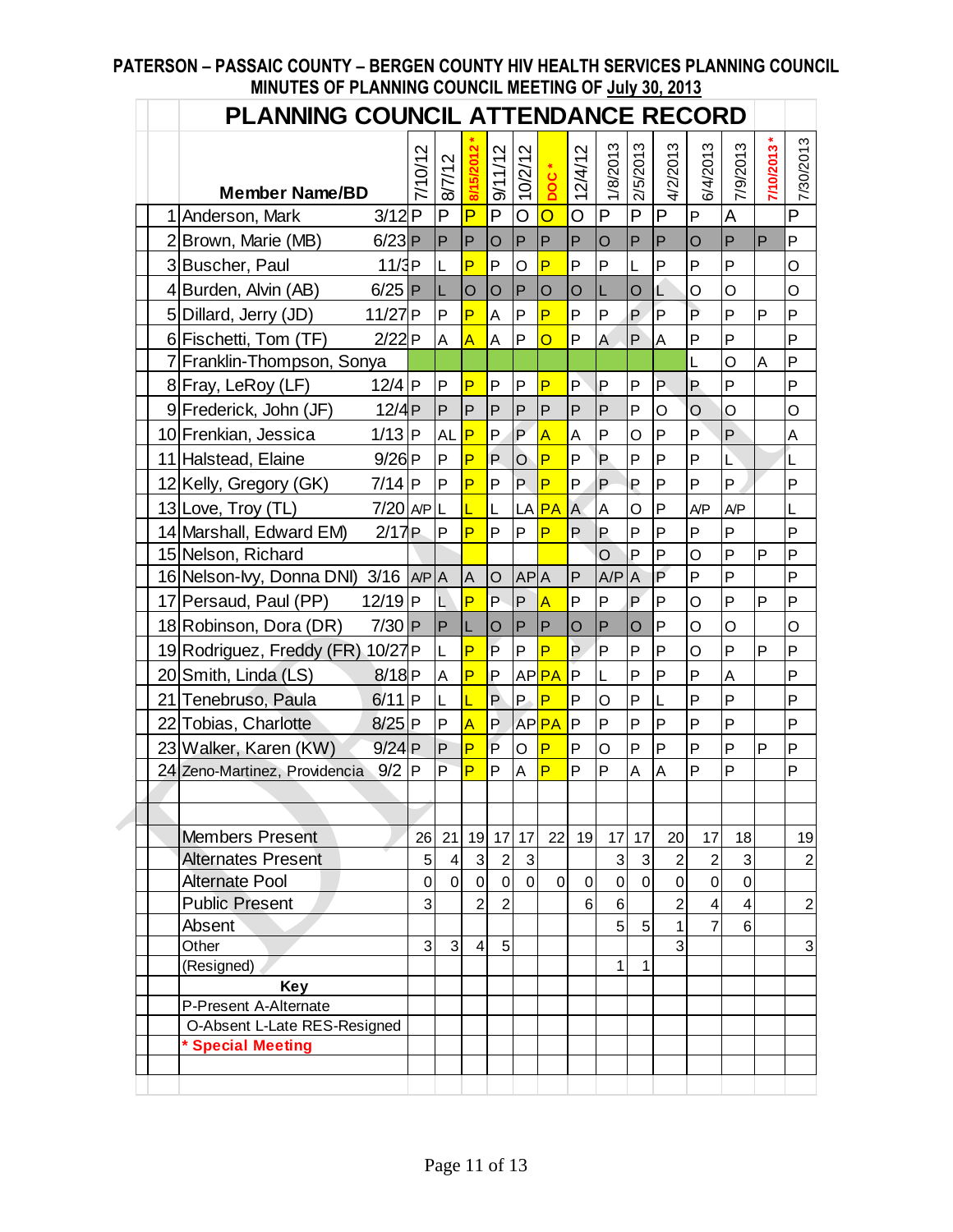#### **Fiscal Year 2013 and Fiscal Year 2014 Resource Allocations - Attachment B Ryan White Part A Direct Services and MAI Bergen-Passaic TGA**

| <b>Fiscal</b><br><b>Year 2014</b><br><b>Ranking</b> | <b>Service Category</b>                                                                                                                 | <b>Fiscal Year</b><br>2013<br><b>Allocation</b><br>(In Percent) | <b>Fiscal Year</b><br>2014<br><b>Allocation</b><br>(In Percent) |
|-----------------------------------------------------|-----------------------------------------------------------------------------------------------------------------------------------------|-----------------------------------------------------------------|-----------------------------------------------------------------|
|                                                     | <b>Core Services</b>                                                                                                                    |                                                                 |                                                                 |
| $\mathbf{1}$                                        | Ambulatory/Outpatient Medical Care                                                                                                      | 22.19%                                                          | 20.87%                                                          |
| $\overline{2}$                                      | AIDS Drug Assistance Program (ADAP)/AIDS<br>Pharmaceutical Assistance (local)/Home & Community-<br>based Health Services <sup>(b)</sup> |                                                                 |                                                                 |
| 3                                                   | Oral Health Care                                                                                                                        | 16.49%                                                          | 16.33%                                                          |
| $\overline{4}$                                      | <b>Early Intervention Services</b>                                                                                                      | 3.04%                                                           | 2.72%                                                           |
| 5                                                   | <b>Medical Case Management</b>                                                                                                          | 14.43%                                                          | 16.54%                                                          |
| 6                                                   | <b>Mental Health Services</b>                                                                                                           | 10.79%                                                          | 10.15%                                                          |
| $\overline{7}$                                      | Substance Abuse Services/Outpatient <sup>(a)</sup>                                                                                      | 11.42%                                                          | 10.74%                                                          |
| 16                                                  | Health Insurance Premium & Cost Sharing Assist.                                                                                         |                                                                 | 1.09%                                                           |
|                                                     | <b>Support Services</b>                                                                                                                 |                                                                 |                                                                 |
| 8                                                   | Outreach Services/Health Ed. and Risk Reduction <sup>(a)</sup>                                                                          | 2.31%                                                           | 2.29%                                                           |
| 9                                                   | <b>Housing Services</b>                                                                                                                 | 0.26%                                                           | 0.26%                                                           |
| 10                                                  | Food Bank/Home Delivered Meals                                                                                                          | 1.58%                                                           | 1.72%                                                           |
| 11                                                  | Case Management - Non-medical <sup>(a)</sup>                                                                                            | 10.95%                                                          | 11.14%                                                          |
| 12                                                  | <b>Medical Transportation Services</b>                                                                                                  | 4.80%                                                           | 4.42%                                                           |
| 13                                                  | <b>Legal Services/Permanency Planning</b>                                                                                               | 1.00%                                                           | 0.99%                                                           |
| 14                                                  | <b>Emergency Financial Assistance</b>                                                                                                   | 0.31%                                                           | 0.32%                                                           |
| 15                                                  | <b>Psychosocial Support Services</b>                                                                                                    | 0.43%                                                           | 0.43%                                                           |
| 17                                                  | Linguistic Services <sup>(b)</sup>                                                                                                      |                                                                 |                                                                 |
|                                                     | <b>MAI</b>                                                                                                                              |                                                                 |                                                                 |
| $\mathbf{1}$                                        | Early Intervention Services <sup>(b)</sup>                                                                                              |                                                                 |                                                                 |
| $\overline{2}$                                      | Emergency Financial Assistance <sup>(b)</sup>                                                                                           |                                                                 |                                                                 |
| 3                                                   | <b>Substance Abuse Services Outpatient</b>                                                                                              | 37.91%                                                          | 38.28%                                                          |
| 4                                                   | Outreach Services/Health Ed. and Risk Reduction                                                                                         | 18.74%                                                          | 18.92%                                                          |
| 5                                                   | Case Management - Non-medical                                                                                                           | 43.35%                                                          | 42.79%                                                          |

<sup>a</sup> Also funded in MAI.

 $b$ Not funded in FY2014